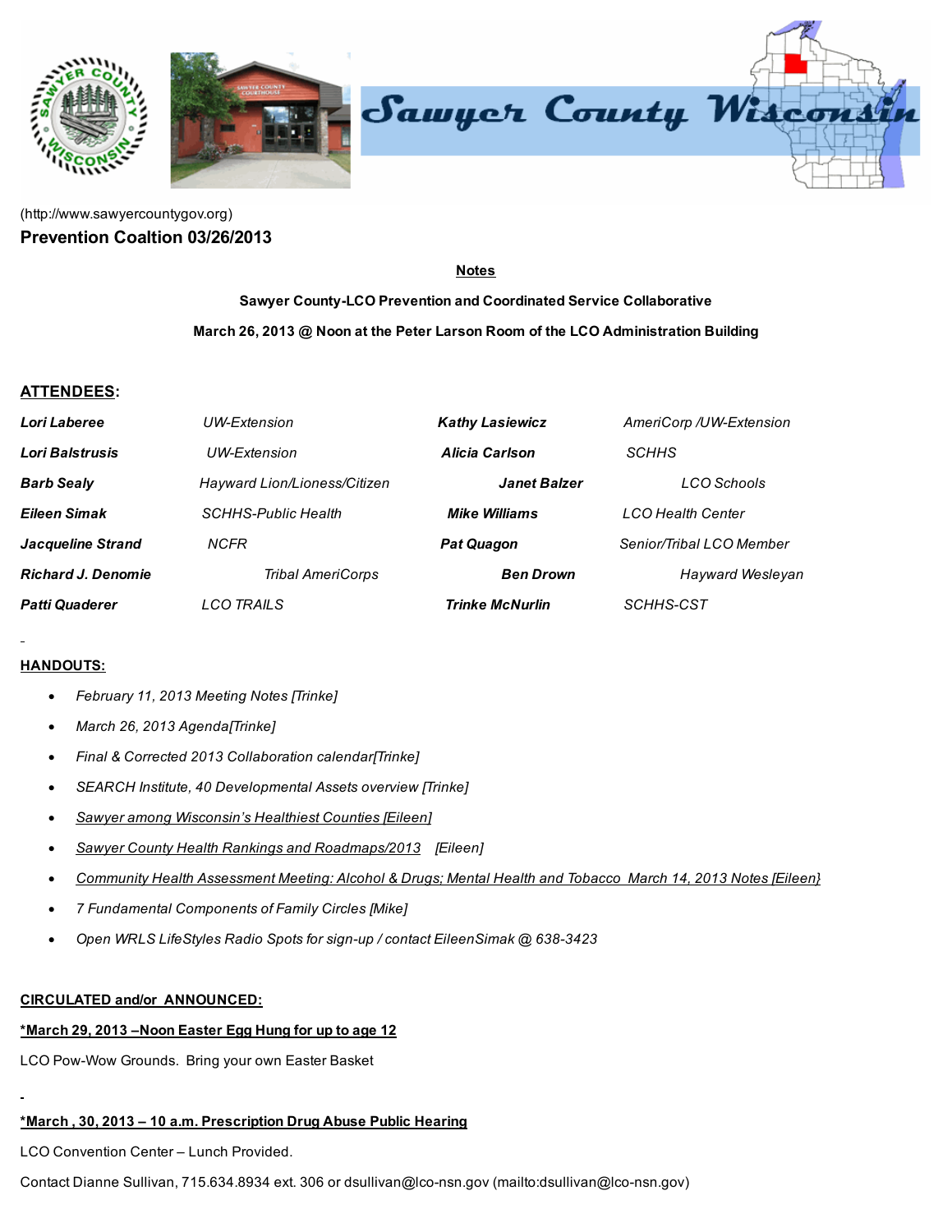#### \*April 4, 2013, 10 – 3:00 p.m. Northwoods Coalition Northwest Region action planning.

Registration 9:30 at Barron County Government Center 335 E. Monroe Ave., Barron

Contact: Joe Wilger, 715.236.4406 or willger.joseph@marshfieldclinic.org [\(mailto:willger.joseph@marshfieldclinic.org\)](mailto:willger.joseph@marshfieldclinic.org)

#### \*April 11, 2013, 58:30 Protecting Our Children A child Abuse and Neglect Educational Forum

LCO Convention Center. Refreshments and door prizes. – content NOT suitable for children.

Sponsored by the LCO Social Services Departments &WI Department of Justice – Children's Justice Act Program

#### \*APRIL 17, 2013 @ 5:30 p.m.AODA Awareness "Help for Today. Hope for Tomorrow"

Hayward Middle School Cafetorium. District Parent Advisory Committee Community Event

\***APRIL 27, 2013 DRUG TAKE BACK event, 10-2 p.m. For Details:** http://www.deadiversion.usdoj.gov/drug\_disposal/takeback/ [\(http://www.deadiversion.usdoj.gov/drug\\_disposal/takeback/\)](http://www.deadiversion.usdoj.gov/drug_disposal/takeback/) Remember that LCO Police &Sawyer County Sheriff Departments have Prescription Take Back drop-off boxes.

#### May 2-3, 2013 TOPS: Tribal Oriented Policing Strategies, 8 – 5 p.m. Free

Register at: www.fvtc.edu/TRGP Reference Class #66376 [\(http://www.fvtc.edu/TRGP%20%20Reference%20Class%20#66376\)](http://www.fvtc.edu/TRGP%20%20Reference%20Class%20#66376) [see attached flyer]

Page 1/2

### Notes

# Sawyer CountyLCO Prevention and Coordinated Service Collaborative March 26, 2013 @ Noon at the Peter Larson Room of the LCO Administration Building

NEXT Community Collaborative Meeting: Tuesday, May 7<sup>th</sup> 2013 @ 2:30 - 4:00 at Northwest Connection Family Resources, 15896 W. Third Street, Hayward. 6342299. Corner of Third St. and Wisconsin.

## DISCUSSION Highlights:

- Action steps to continue use in Sawyer/LCO School Districts the, Youth Behavioral Risk Survey
- Agency/Service group partners are ENCOURAGED to invite OWN township/local policy makers to meetings and events
- Issue of human trafficking / Wesleyan Church is examining this issue more closely/providing information
- UW-Extension/4-H & Youth provide summer camp experience for third  $6^{th}$  graders the second week in July. Also provide summer educational programming and seek to engage older youth as teachers/mentors for k-2 youth.